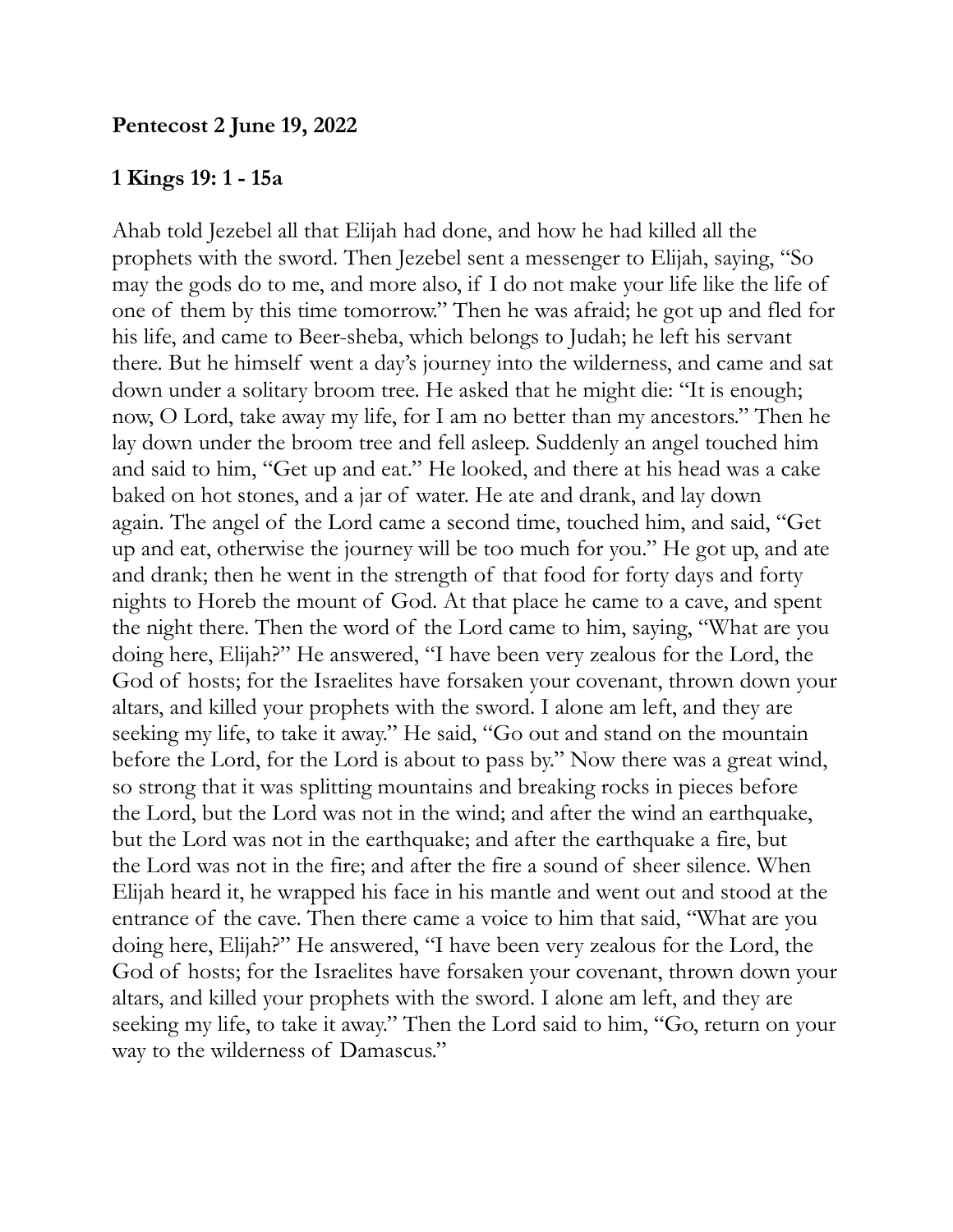## **Psalm 42**

- 1 As the deer longs for the waterbrooks,  $*$ so longs my soul for you, O God.
- 2 My soul is athirst for God, athirst for the living God; \* when shall I come to appear before the presence of God?
- 3 My tears have been my food day and night, \* while all day long they say to me, "Where now is your God?"
- 4 I pour out my soul when I think on these things: \* how I went with the multitude and led them into the house of God,
- 5 With the voice of praise and thanksgiving, \* among those who keep holyday.
- 6 Why are you so full of heaviness, O my soul?  $*$ and why are you so disquieted within me?
- 7 Put your trust in God; \* for I will yet give thanks to him, who is the help of my countenance, and my God.
- 8 My soul is heavy within me; \* therefore I will remember you from the land of Jordan, and from the peak of Mizar among the heights of Hermon.
- 9 One deep calls to another in the noise of your cataracts; \* all your rapids and floods have gone over me.
- 10 The LORD grants his loving kindness in the daytime;  $*$ in the night season his song is with me, a prayer to the God of my life.
- 11 I will say to the God of my strength, "Why have you forgotten me? \* and why do I go so heavily while the enemy oppresses me?"
- 12 While my bones are being broken, \* my enemies mock me to my face;
- 13 All day long they mock me \*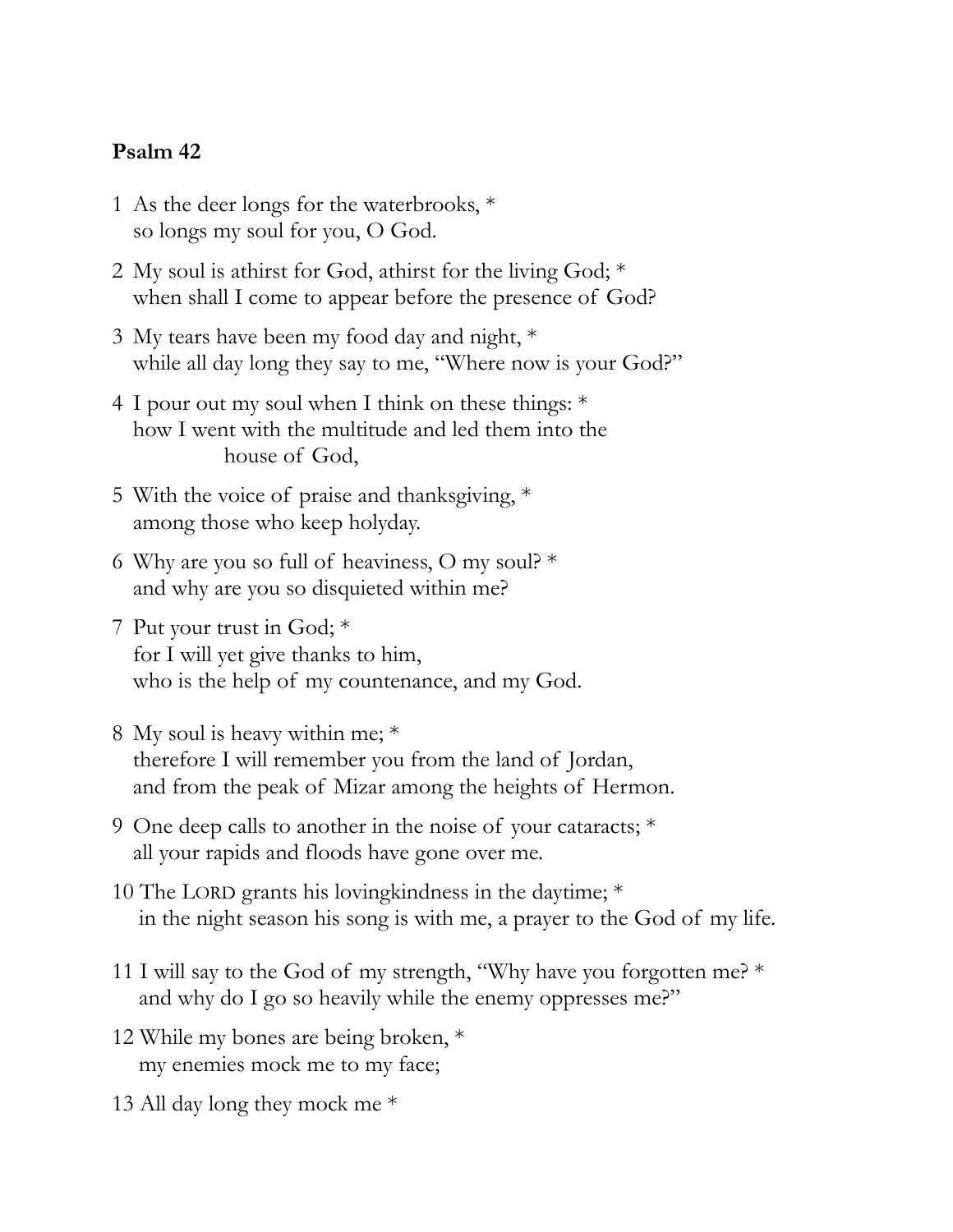and say to me, "Where now is your God?"

- 14 Why are you so full of heaviness, O my soul?  $*$ and why are you so disquieted within me?
- 15 Put your trust in God; \* for I will yet give thanks to him, who is the help of my countenance, and my God.

## **Galatians 3: 23 - 29**

Now before faith came, we were imprisoned and guarded under the law until faith would be revealed. Therefore the law was our disciplinarian until Christ came, so that we might be justified by faith. But now that faith has come, we are no longer subject to a disciplinarian, for in Christ Jesus you are all children of God through faith. As many of you as were baptized into Christ have clothed yourselves with Christ. There is no longer Jew or Greek, there is no longer slave or free, there is no longer male and female; for all of you are one in Christ Jesus. And if you belong to Christ, then you are Abraham's offspring, heirs according to the promise.

## **Luke 8: 26 - 39**

Jesus and his disciples arrived at the country of the Gerasenes, which is opposite Galilee. As he stepped out on land, a man of the city who had demons met him. For a long time he had worn no clothes, and he did not live in a house but in the tombs. When he saw Jesus, he fell down before him and shouted at the top of his voice, "What have you to do with me, Jesus, Son of the Most High God? I beg you, do not torment me"— for Jesus had commanded the unclean spirit to come out of the man. (For many times it had seized him; he was kept under guard and bound with chains and shackles, but he would break the bonds and be driven by the demon into the wilds.) Jesus then asked him, "What is your name?" He said, "Legion"; for many demons had entered him. They begged him not to order them to go back into the abyss. Now there on the hillside a large herd of swine was feeding; and the demons begged Jesus to let them enter these. So he gave them permission. Then the demons came out of the man and entered the swine, and the herd rushed down the steep bank into the lake and was drowned. When the swineherds saw what had happened, they ran off and told it in the city and in the country. Then people came out to see what had